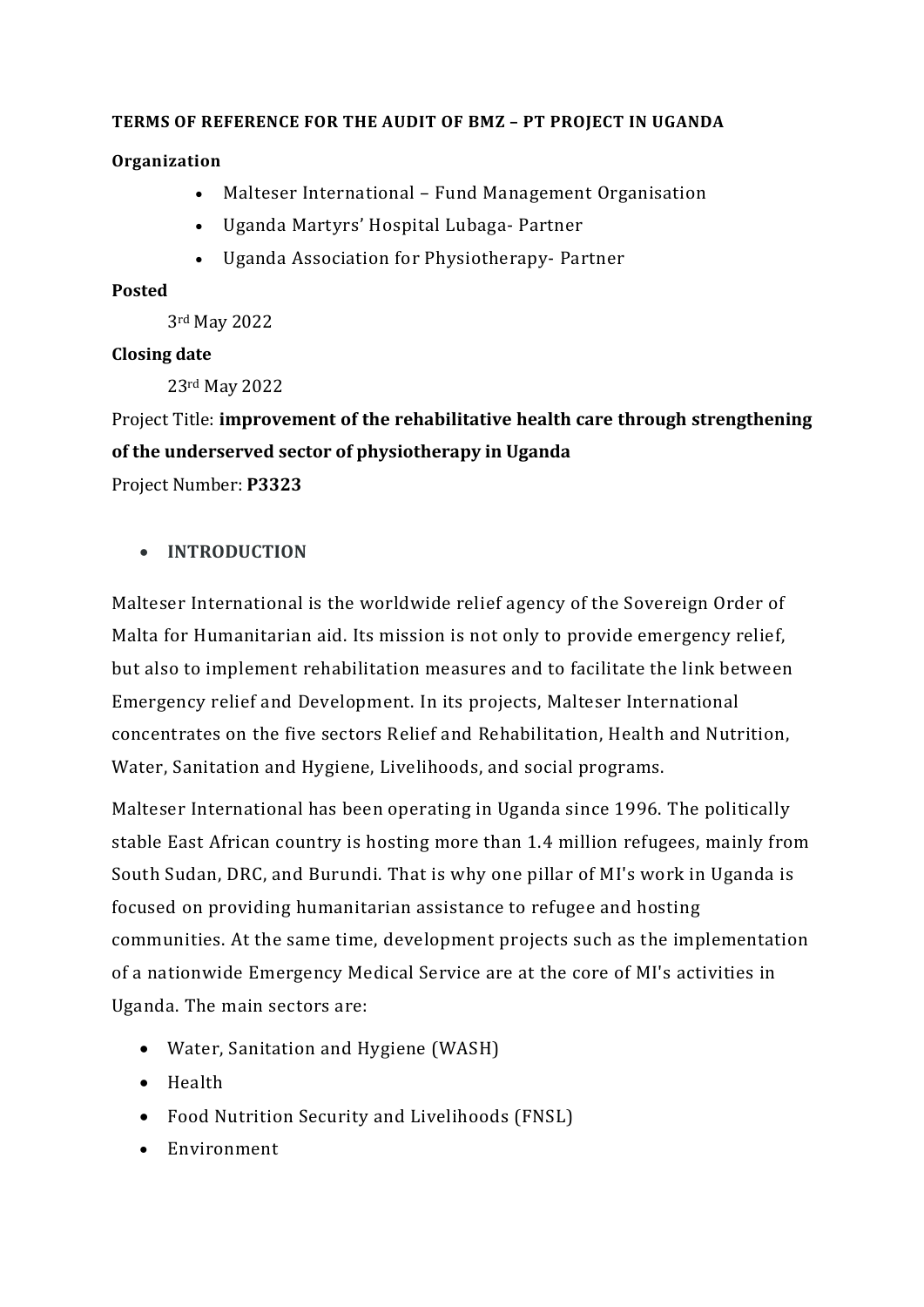### **Project Summary**

In cooperation with two local partners, the program intends to strengthen the field of physiotherapy in Uganda. The partner network is composed of a charitable hospital which includes a national training center, and the professional association of physiotherapists. The aim is to have an impact from the institutional level to both the government and treatment levels. Numerous preliminary discussions with partners have confirmed the need to strengthen this underserved area. Their contribution and commitment to practical and theoretical training, the take-over of staff as well as lobbying efforts are fundamental to the project.

### **2. OBJECTIVES OF THE AUDIT**

The objective of the audit is to express an opinion on the financial statements and report that all statutory compliances are carried out in accordance with the Generally Accepted Accounting Standards in Uganda, MI internal Controls and the donor Regulations.

The specific objectives are as follows: -

- $\checkmark$  Giving a judgment of the financial performance and position particularly whether correct and reliable reflection is given of the receipts and expenditure in these financial statements.
- $\checkmark$  Analyzing and evaluating the financial management and internal control system.
- $\checkmark$  Making observation to assess whether MI Uganda and Partner organizations have complied with all conditions of the existing rules and regulations.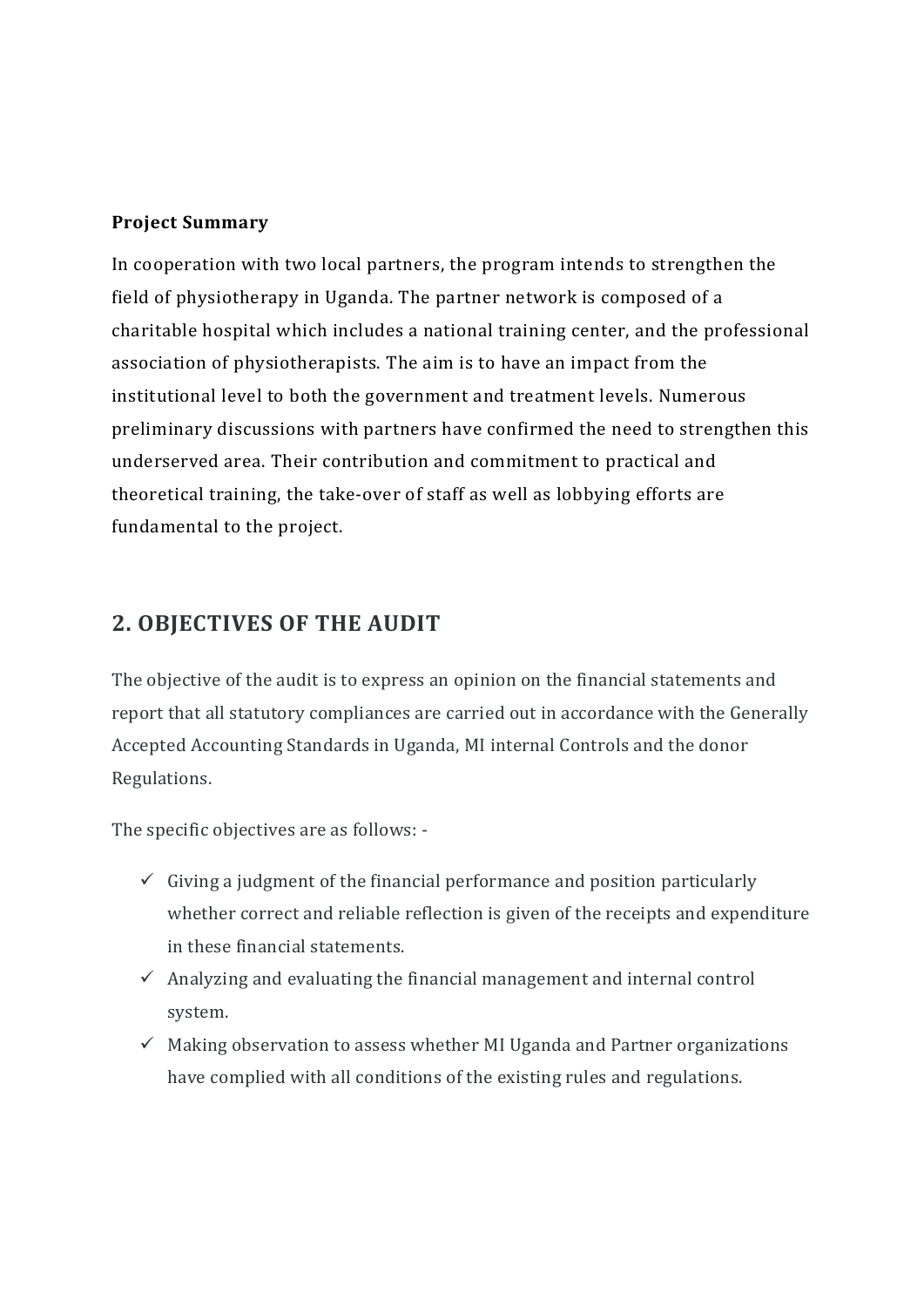## **3. DESCRIPTION OF SERVICES**

### **3.1 GENERAL MANDATE**

Carry out an audit in accordance with appropriate professional standards of auditing as applicable in Uganda, MI guidelines, the donor Regulations and express an independent professional opinion on the financial statements of

- Malteser International for the financial year period from February 1, 2019, to April 30, 2022.
- Uganda Martyr's Hospital Lubaga for the financial year period from February 1, 2019, to April 30, 2022.
- Uganda Physiotherapy of Association for the financial year period from February 1, 2019, to April 30, 2022.

Produce a report on the evaluation of the financial management of Malteser International and its implementing partners indicating the strengths and weaknesses, as well as corrective measures needed to ensure proper financial management.

### **3.2 Give particular attention to:**

- $\checkmark$  The accounting system in place for the management of the Malteser international and its implementing partners, simplified data entry system, manual or computerized based on the cash accounting system and ease of access to accounting documentation, etc.
- $\checkmark$  The management procedures of the funds (Bank account, advances supported by forecasts and in conformity with Malteser International partner guidelines, bank reconciliation, control of receipts, etc.).
- $\checkmark$  The financial aspects of personnel management of Malteser International and its implementing partners employees (personnel contracts, remuneration of salaries, allowances, and other benefits).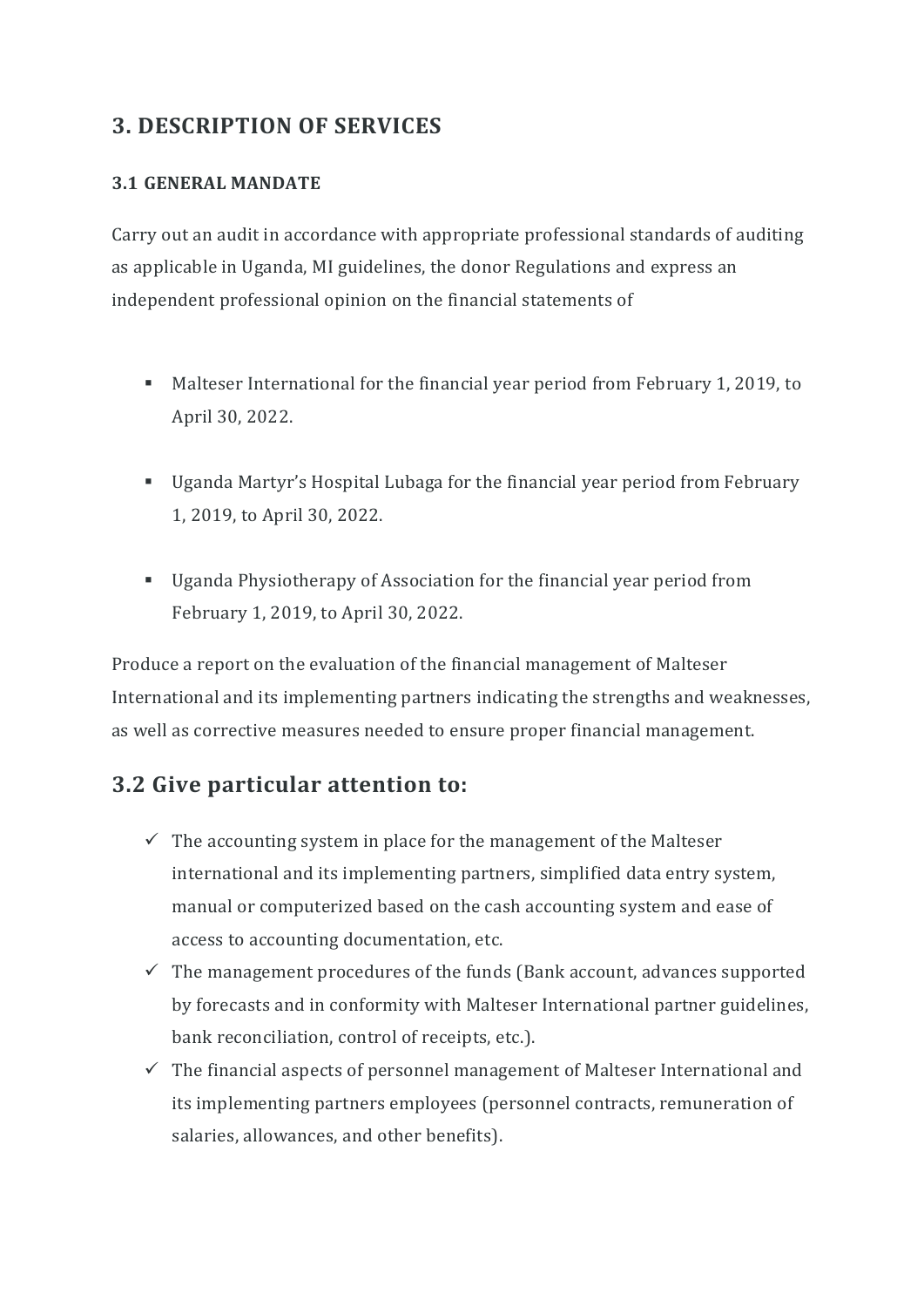- $\checkmark$  The financial aspects of goods procurement (purchase orders, appropriate certification that the goods have been delivered in satisfactory condition before a payment is made).
- $\checkmark$  The procedures on the control of expenses (complete documentation, certification that the goods have been received or services rendered, issuance of cheque in the name of the supplier stipulated in the contract/purchase order, proper signatories, bank accounts, etc.).
- $\checkmark$  The reporting mechanisms to the Malteser International (monthly financial reports, explanation of variances, etc.).

# **4. ROLE OF THE AUDITOR**

- o Meet with the Country coordinator and Country Administration Coordinator, to gain an appreciation of any specific concerns or risks with the financial management of the Malteser International accounts.
- o Perform the audit at the Malteser international and its implementing partners offices in Kampala or remotely as may be stipulated by Government and/or Malteser International guidelines.
- o At the end of the audit, debrief the Country Coordinator and Country Administration Coordinator

## **5. AUDITOR'S REPORT**

The completion of the mandate previously described, should produce the following:

- $\triangleright$  Signed Financials and Audit reports.
- Management Letters on operating and internal control procedures. Suggest corrective measures in order to improve the financial management system and procedures, as required.

## **6. TIME FRAME AND DELIVERABLES**

The audit work should tentatively be completed as per the following time frame:

- Start of Audit Work: 1<sup>st</sup> August 2022
- Submission of Draft Report: 12<sup>th</sup> August 2022